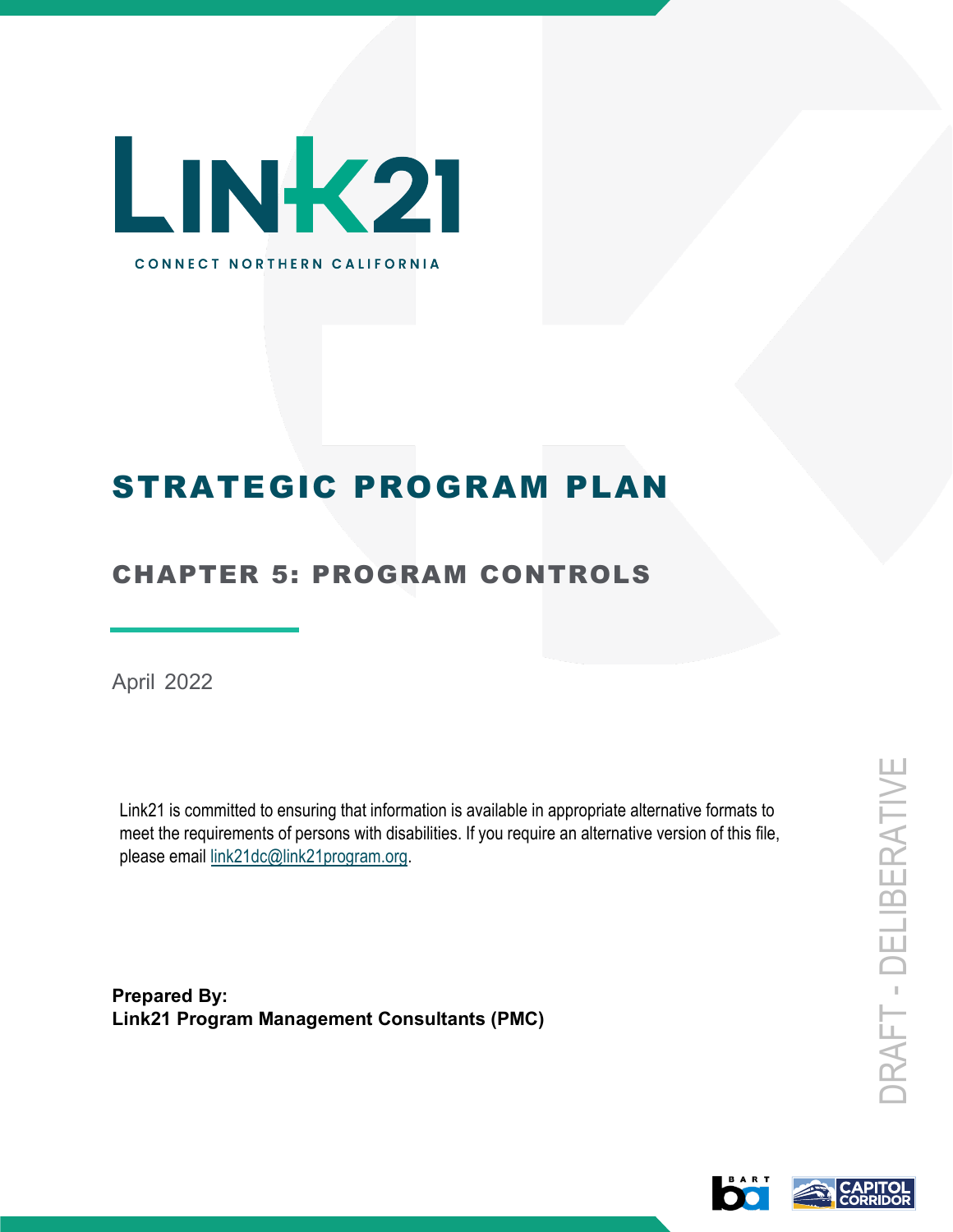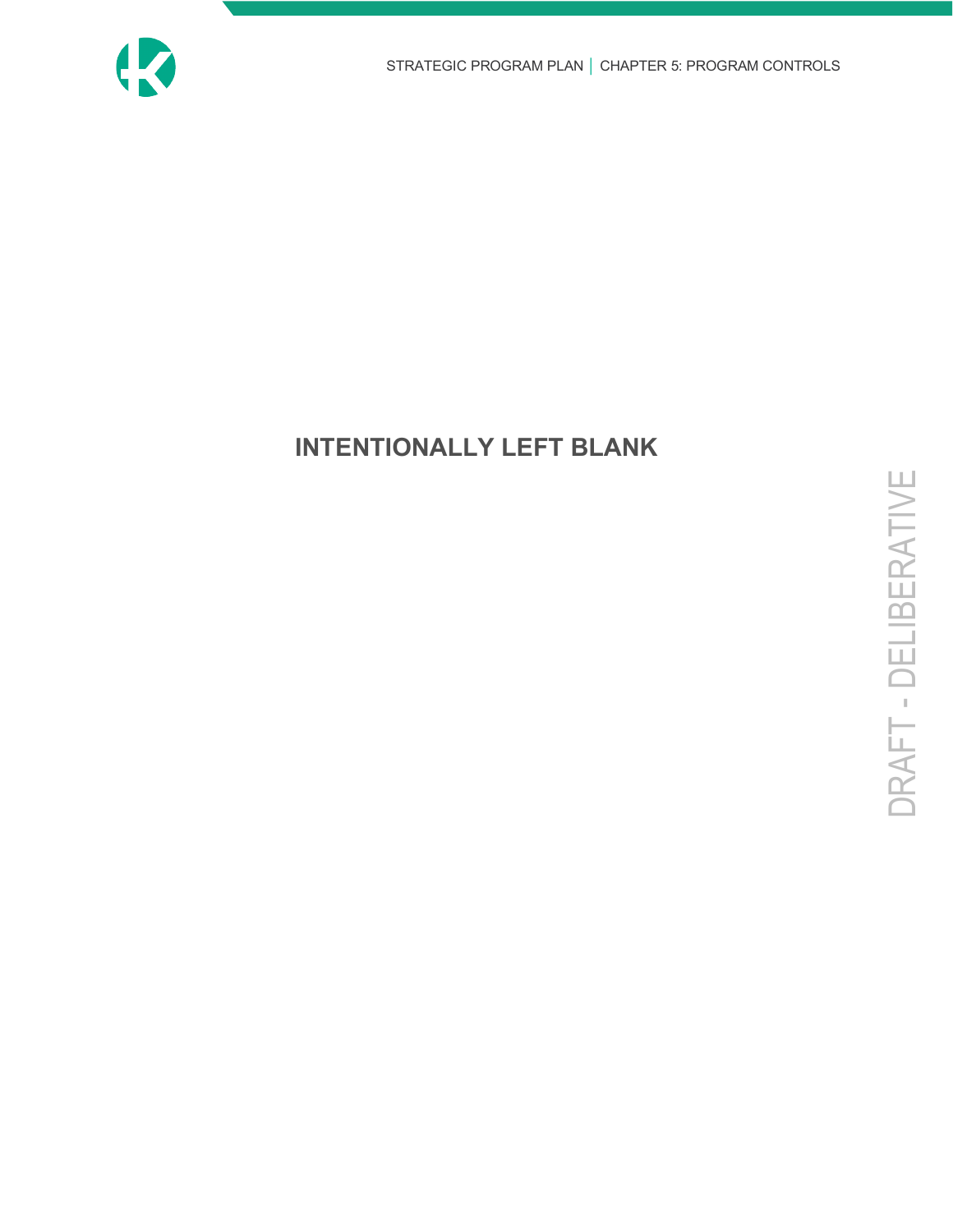

### ISSUE AND REVISION RECORD

|                                                                           |            | <b>PREPARER(S)</b>                   | <b>APPROVER</b>              |                                                    |
|---------------------------------------------------------------------------|------------|--------------------------------------|------------------------------|----------------------------------------------------|
| <b>REVISION</b><br><b>DATE</b><br><b>BART/CCJPA</b><br><b>REVIEWER(S)</b> |            | <b>BART/CCJPA</b><br><b>APPROVER</b> | <b>DESCRIPTION/NOTES</b>     |                                                    |
| 1.A                                                                       | 02/07/2020 | Rebecca<br>Mincio, HNTB              | Gay Knipper,<br><b>HNTB</b>  | <b>WPA.01 DRAFT submittal</b>                      |
|                                                                           | 02/21/2020 | Sadie Graham,<br><b>BART</b>         | Sadie Graham,<br><b>BART</b> | <b>WPA.01 DRAFT submittal</b><br>review            |
| 2.A                                                                       | 07/30/2020 | Rebecca<br>Mincio, HNTB              | Gay Knipper,<br><b>HNTB</b>  | WPA.02 V1 DRAFT<br>submittal                       |
|                                                                           | 08/03/2020 | Sadie Graham,<br><b>BART</b>         | Sadie Graham,<br><b>BART</b> | WPA.02 V1 DRAFT<br>submittal review                |
| 2.B                                                                       | 10/30/2020 | Rebecca<br>Mincio, HNTB              | Gay Knipper,<br><b>HNTB</b>  | <b>WPA.02 V1 DRAFT FINAL</b><br>submittal          |
|                                                                           |            |                                      |                              | No review requirement                              |
| 3.A                                                                       | 04/30/2021 | Rebecca<br>Mincio, HNTB              | Steve Lavelle,<br>Intueor    | WPA.03 V2 Working<br><b>DRAFT</b> submittal        |
|                                                                           | 05/13/2021 | Sadie Graham,<br><b>BART</b>         | Sadie Graham,<br><b>BART</b> | WPA.03 V2 Working<br><b>DRAFT</b> submittal review |
| 06/04/2021<br>Rebecca<br>Mincio, HNTB<br>3.B                              |            | Steve Lavelle,<br>Intueor            | WPA.03 V2 DRAFT<br>submittal |                                                    |
|                                                                           | 08/13/2021 | Sadie Graham,<br><b>BART</b>         | Sadie Graham,<br><b>BART</b> | WPA.03 V2 DRAFT<br>submittal review                |
| 3.C                                                                       | 11/24/2021 | Rebecca<br>Mincio, HNTB              | Steve Lavelle,<br>Intueor    | WPA.03 V2 DRAFT FINAL<br>submittal                 |
|                                                                           |            |                                      |                              | No review requirement                              |
| 4                                                                         | 04/07/2022 | Rebecca<br>Mincio, HNTB              | Steve Lavelle,<br>Intueor    | <b>WPA.04 DRAFT submittal</b>                      |
|                                                                           |            |                                      |                              |                                                    |

### SHAREPOINT PATH

Records Center/PRGM Record Center/WPA.04/SPP/ 1-PRGM-PH0-SPP\_CH05\_Program\_Controls-DRAFT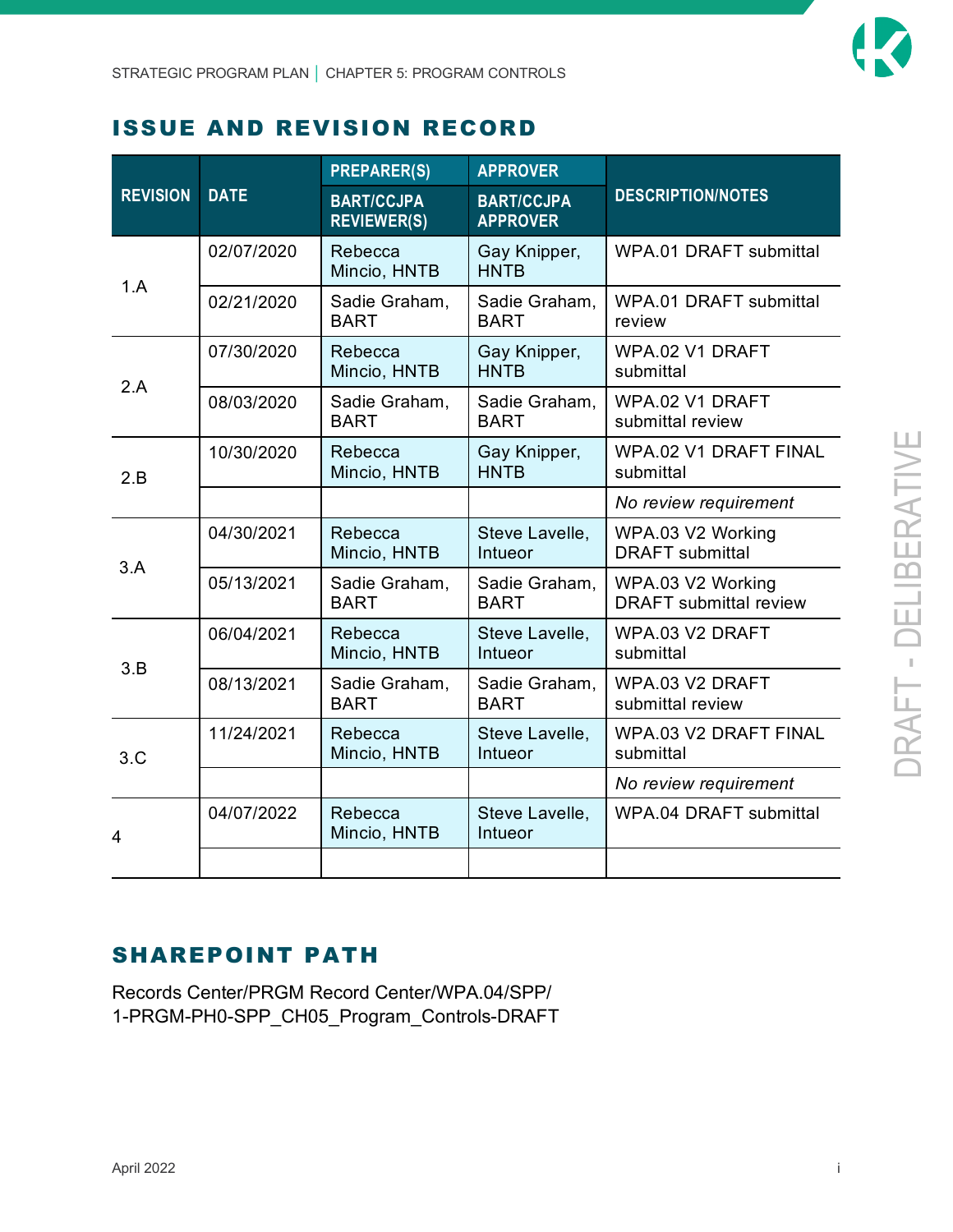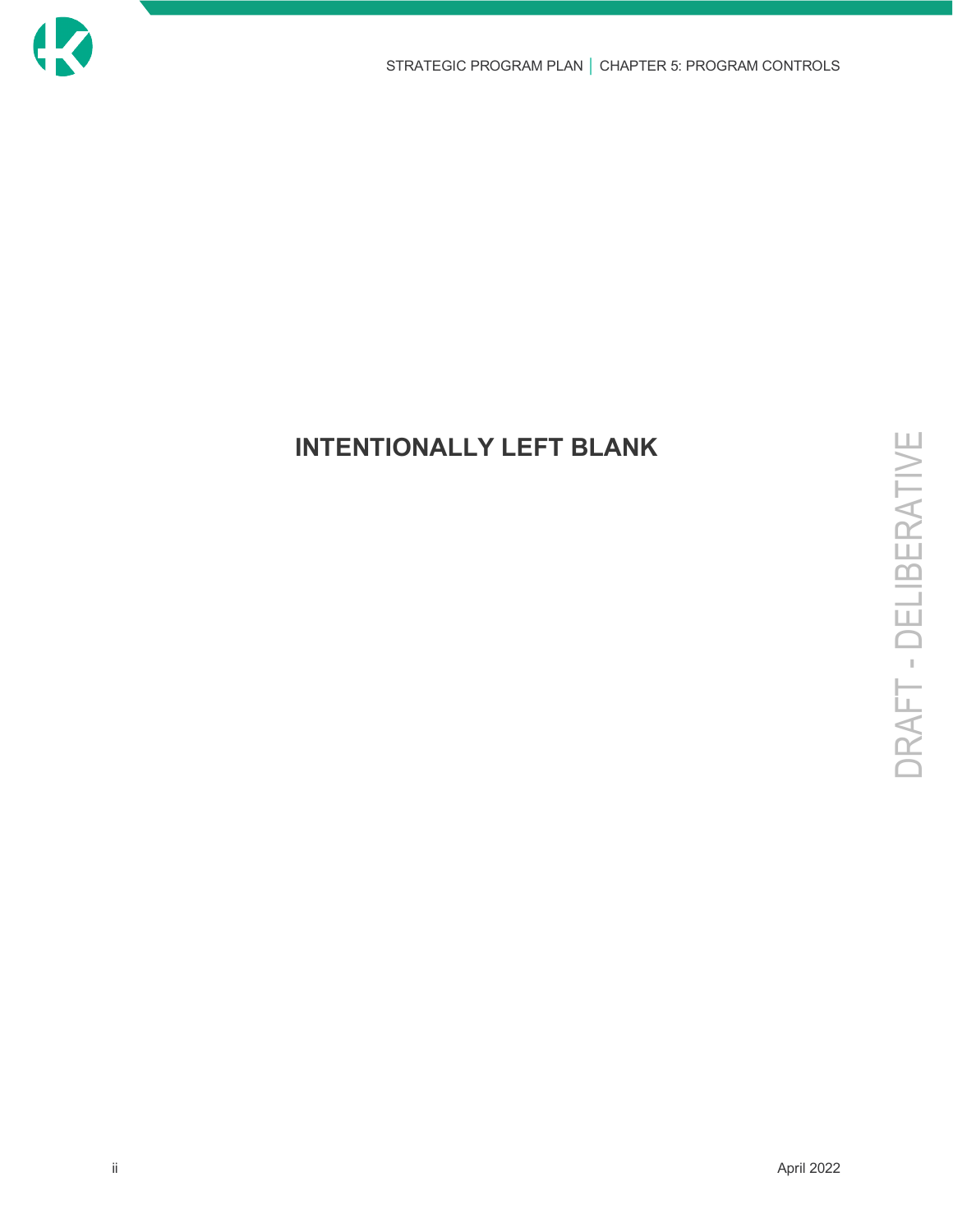

### **TABLE OF CONTENTS**

### **FIGURES**

|--|--|--|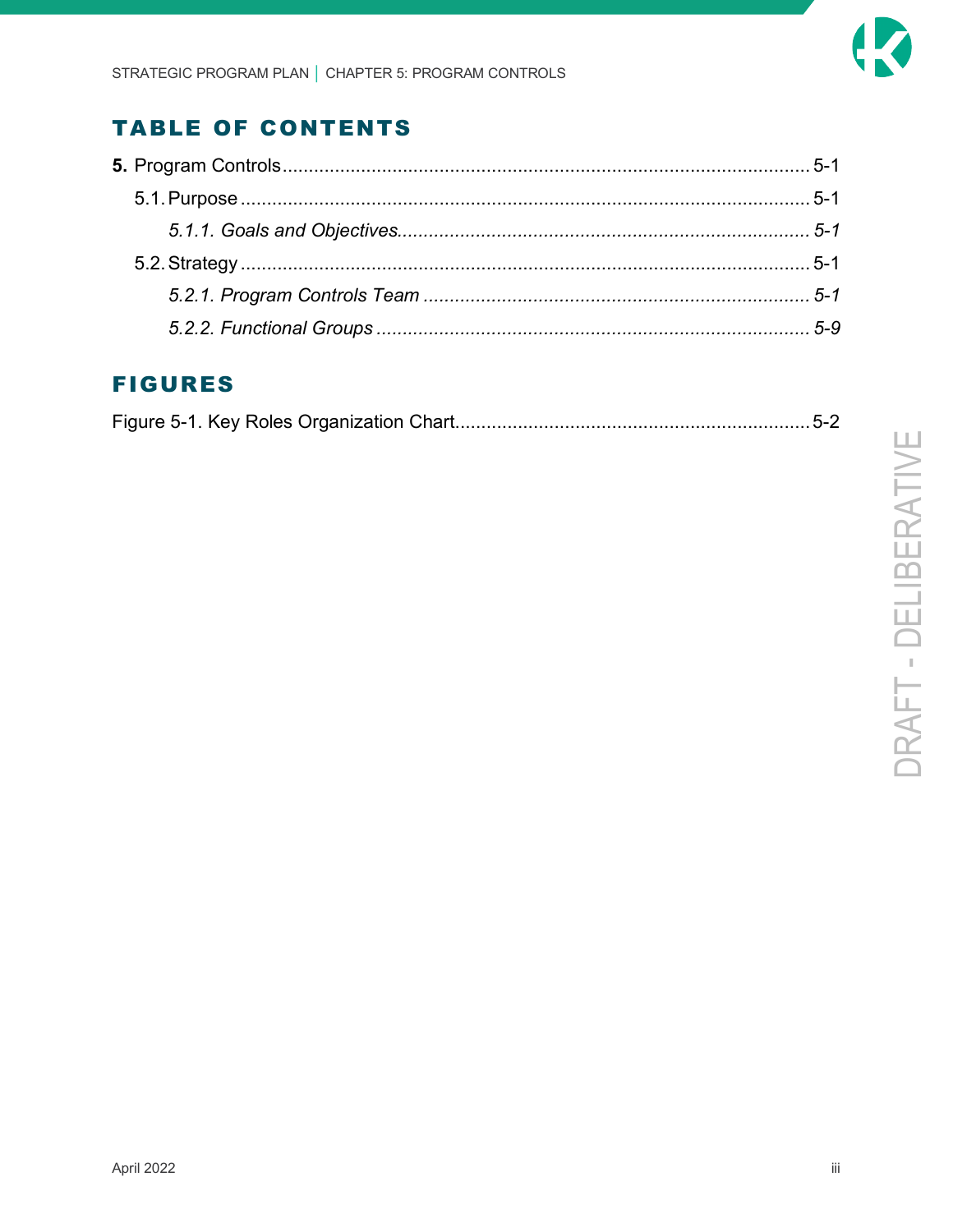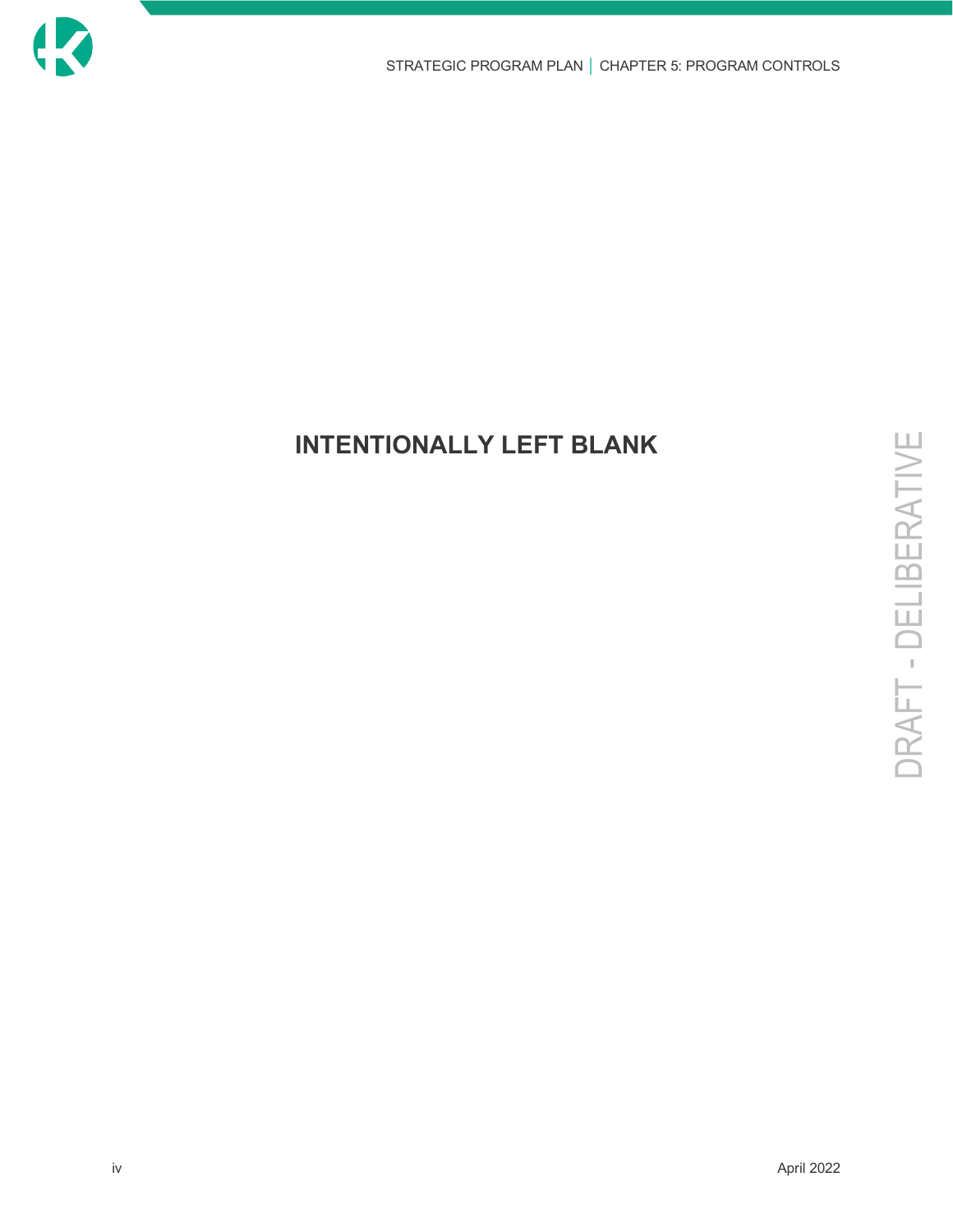

### ACRONYMS AND ABBREVIATIONS

| <b>ACRONYM/ABBREVIATION</b> | <b>DEFINITION</b>                              |  |  |
|-----------------------------|------------------------------------------------|--|--|
| <b>BART</b>                 | San Francisco Bay Area Rapid Transit           |  |  |
| <b>CCJPA</b>                | <b>Capitol Corridor Joint Powers Authority</b> |  |  |
| <b>BIM</b>                  | <b>Building Information Modeling</b>           |  |  |
| <b>GIS</b>                  | geographic information system                  |  |  |
| <b>PMC</b>                  | <b>Program Management Consultants</b>          |  |  |
| <b>PMIS</b>                 | <b>Program Management Information System</b>   |  |  |
| <b>PMT</b>                  | Program Management Team                        |  |  |
| <b>PQP</b>                  | <b>Program Quality Plan</b>                    |  |  |
| <b>WBS</b>                  | work breakdown structure                       |  |  |

### LINK21 PROGRAM TEAM NAMES

| <b>TEAM NAME</b>   | <b>TEAM MEMBERS</b>                                             |
|--------------------|-----------------------------------------------------------------|
| <b>PMC</b>         | The HNTB Team                                                   |
| <b>PMT</b>         | BART/CCJPA + PMC                                                |
| <b>Consultants</b> | Consultants supporting program identification/project selection |
| Link21 Team        | <b>PMT + Consultants</b>                                        |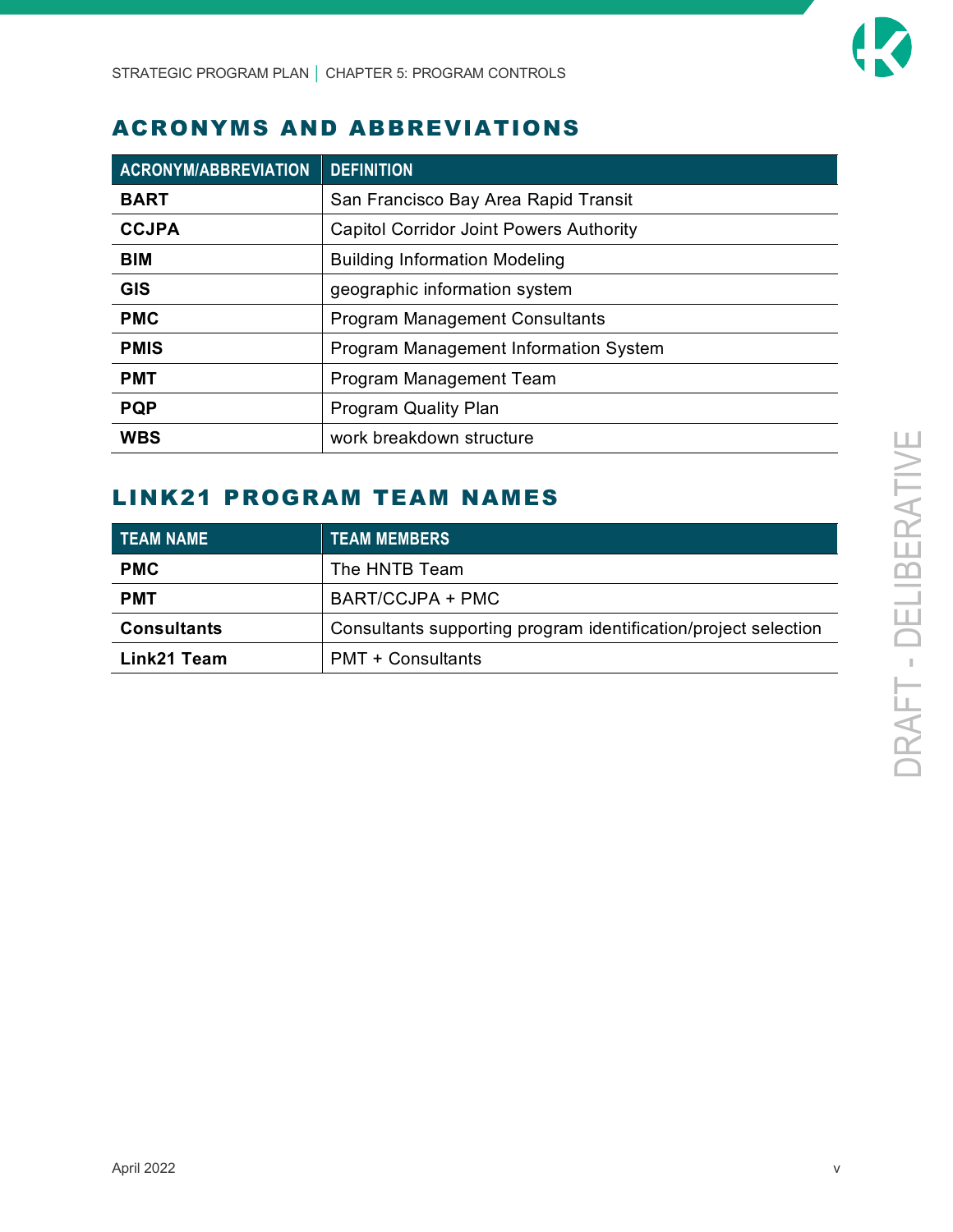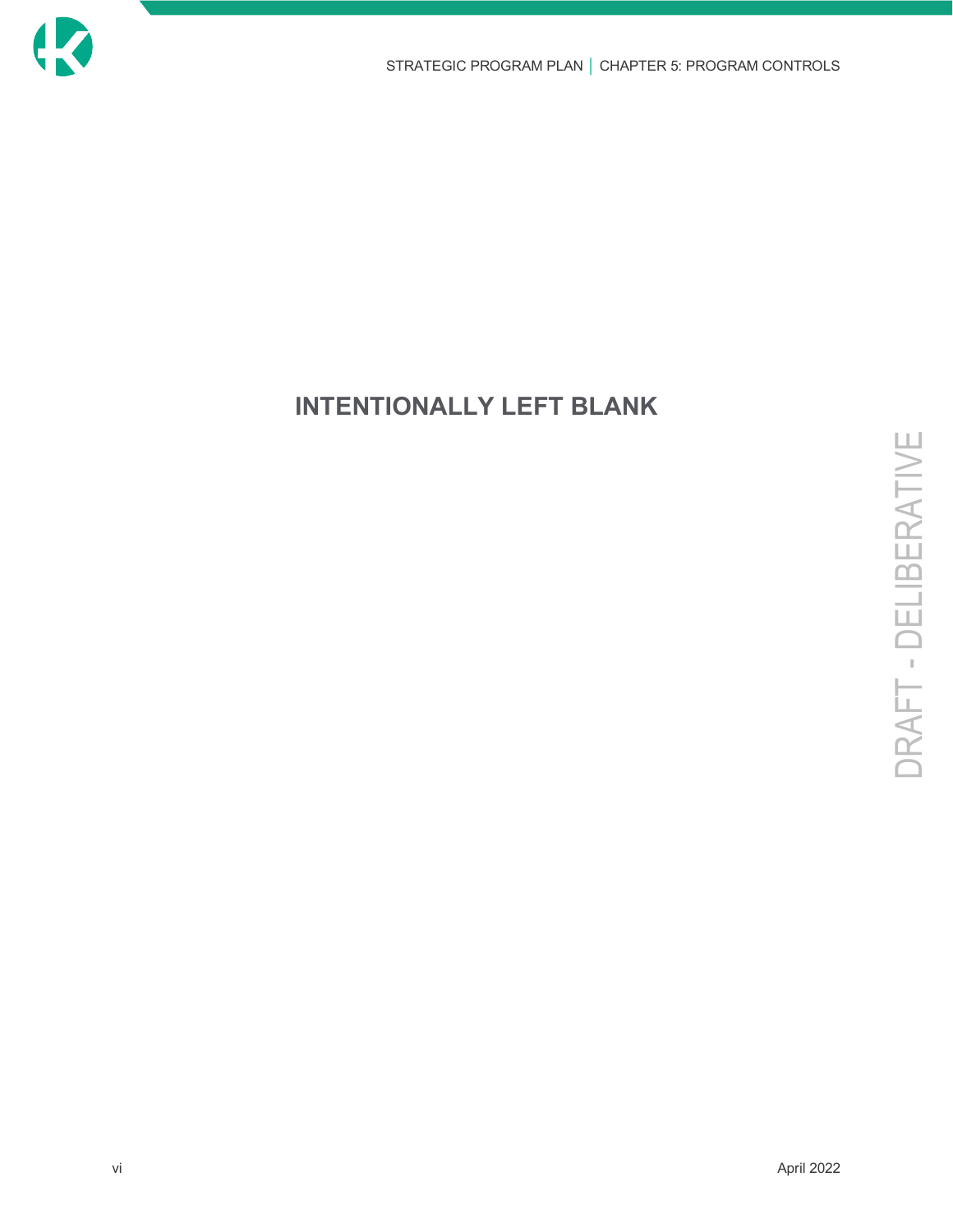

## <span id="page-8-0"></span>5. PROGRAM CONTROLS

### <span id="page-8-1"></span>5.1. Purpose

The Link21 Program (Link21) requires clearly defined program controls protocols to support the efficiency and accuracy of program operations for its entire life cycle. Program controls are processes, procedures, reports, checks, audits, and systems that are established, implemented, and consistently applied to accelerate the success of the program. An effective program controls plan is critical to successful delivery.

The program controls strategy will integrate budgets, expenditures, commitments, trends, forecasts, and schedules that will allow the Program Management Consultants (PMC) and the San Francisco Bay Area Rapid Transit (BART)/Capitol Corridor Joint Powers Authority (CCJPA), which comprises the Program Management Team (PMT), to effectively manage Link21.

The PMC Program Controls Team (herein referred to as the Program Controls Team) covers key functions, such as cost estimating and schedule management, risk management, cost management, scope management, consultant management, information system management, document control and records management, and quality management.

### <span id="page-8-2"></span>5.1.1. Goals and Objectives

The program controls goals and objectives are to provide:

- □ The framework and guidance for how BART/CCJPA and the PMC will develop the program controls strategy for Link21.
- <sup>n</sup> An overview of key program controls functions and duties.
- □ Adequate reporting to achieve the goal of transparency and accountability.
- □ A foundational Program Management Information System (PMIS) that will expand as Link21 evolves.

### <span id="page-8-3"></span>5.2. Strategy

### <span id="page-8-4"></span>5.2.1. Program Controls Team

#### **ORGANIZATIONAL STRUCTURE**

<span id="page-8-5"></span>The PMC Program Controls Team organizational structure is arranged by functional groups as shown in the organization chart (**[Figure 5-1](#page-8-5)**). The structure is scalable and streamlined to meet the growing needs of Link21. The PMC program controls manager is directly supported by the Program Controls Team that also provides support to the PMC delivery managers.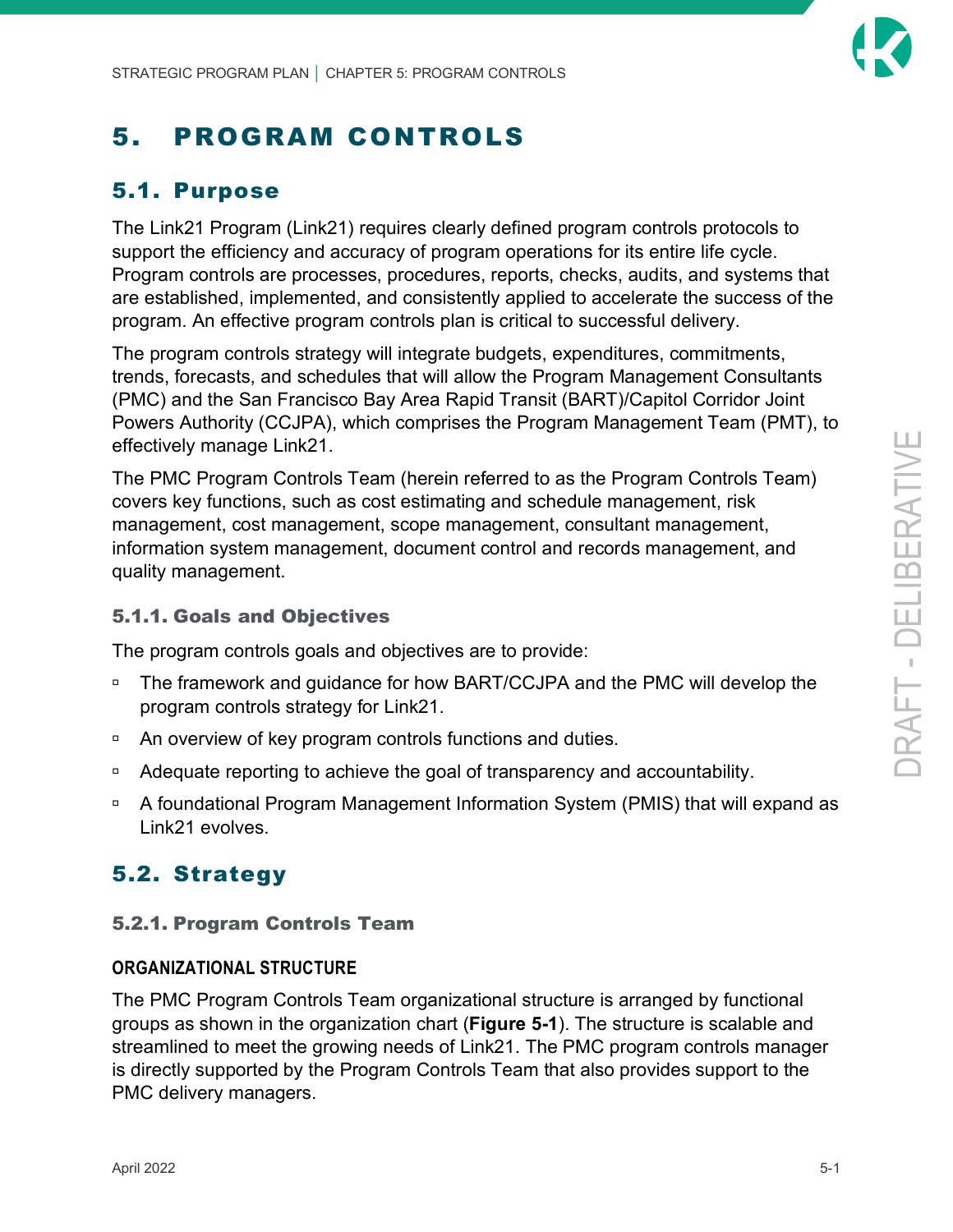

<span id="page-9-0"></span>



### **PRIMARY ROLES AND RESPONSIBILITIES**

The primary responsibilities of the Program Controls Team's key roles include oversight and management of the following activities.

| <b>PMC Program Controls</b><br><b>Manager</b> | $\Box$ | Reports to the PMC program manager and<br>directly interfaces with the BART program<br>director.                                             |
|-----------------------------------------------|--------|----------------------------------------------------------------------------------------------------------------------------------------------|
|                                               | о      | Manages the overall Program Controls Team.                                                                                                   |
|                                               | $\Box$ | Enforces and monitors standards, policies,<br>and procedures implemented by the Program<br>Controls Team.                                    |
|                                               | α      | Coordinates across disciplines to align the<br>scope, schedule, and budget and to<br>memorialize interface requirements and<br>dependencies. |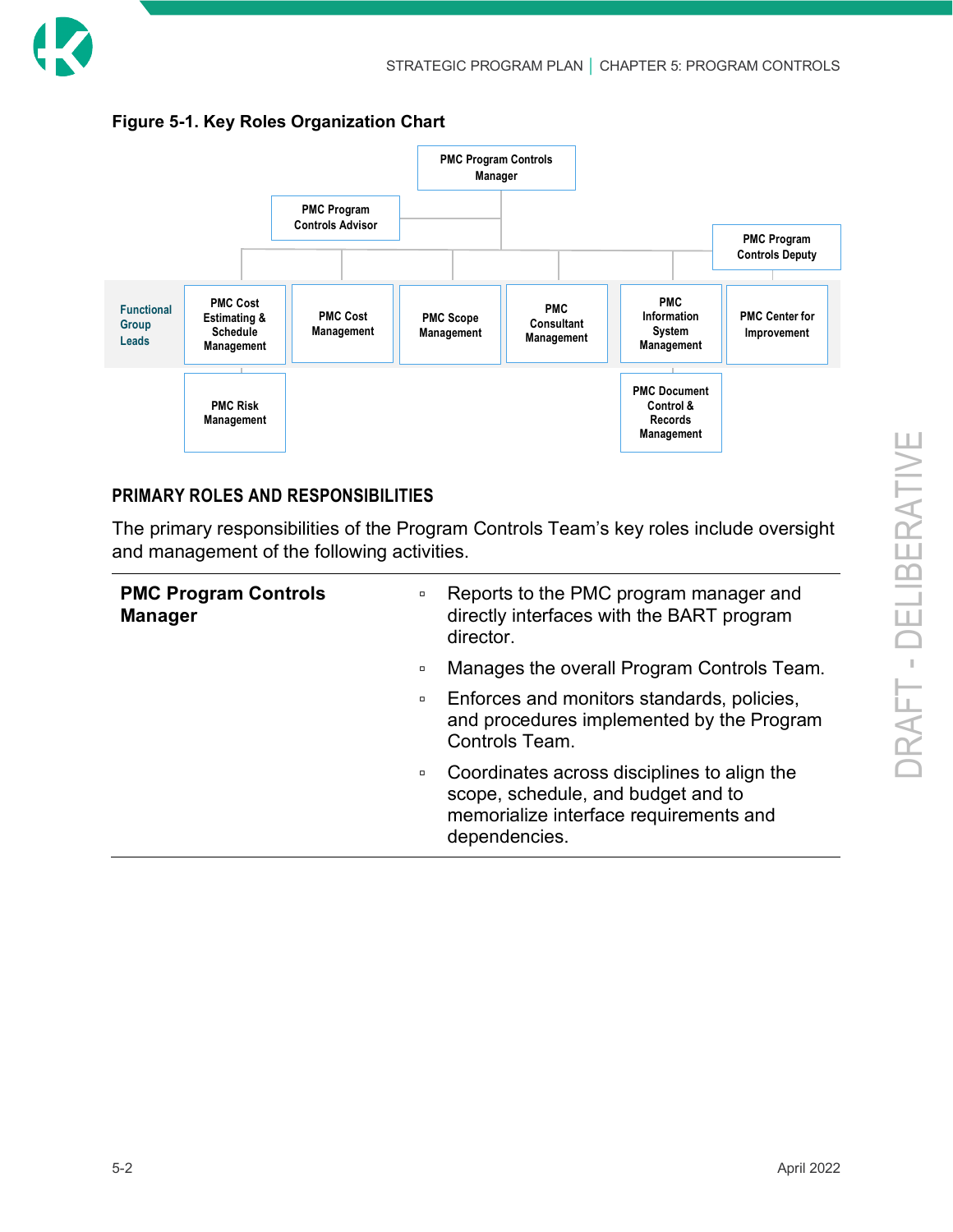

| <b>PMC Cost Estimating and</b><br><b>Schedule Manager</b> | <b>Cost Estimating</b>                                                                                                                                                                                                  |  |
|-----------------------------------------------------------|-------------------------------------------------------------------------------------------------------------------------------------------------------------------------------------------------------------------------|--|
|                                                           | Estimates labor requirements, required project<br>$\Box$<br>equipment, supplies, contracted services,<br>costs, prepares cost estimates, and monitors<br>expenditures.                                                  |  |
|                                                           | Builds systems to enhance organizational<br>$\Box$<br>estimating capability.                                                                                                                                            |  |
|                                                           | Maintains estimating databases and<br>$\Box$<br>integrates with other program control tools.                                                                                                                            |  |
|                                                           | Integrates, in coordination with Cost<br>$\Box$<br>Management Team estimates, with project<br>schedules to achieve phased timing of costs<br>and resources.                                                             |  |
|                                                           | Prepares independent estimates of change<br>$\Box$<br>orders.                                                                                                                                                           |  |
|                                                           | Verifies that all estimates (including<br>$\Box$<br>consultant/contractor/third party developed)<br>are in conformance with estimating<br>procedures.                                                                   |  |
|                                                           | Review and sign-off on all estimates<br>$\Box$<br>submitted.                                                                                                                                                            |  |
|                                                           | Review and sign-off on all major change<br>$\Box$<br>orders.                                                                                                                                                            |  |
|                                                           | <b>Schedule</b>                                                                                                                                                                                                         |  |
|                                                           | Oversees the development, generation,<br>$\Box$<br>analysis, updates, and maintenance of<br>baseline and progress schedules.                                                                                            |  |
|                                                           | Supports quantitative risk assessments as<br>$\Box$<br>required; adjusts schedules based on<br>approved risk assessment recommendations.                                                                                |  |
|                                                           | Regularly communicates schedule status at<br>$\Box$<br>task, work plan, and program levels via<br>customized reports.                                                                                                   |  |
|                                                           | Provides technical expertise for schedule<br>$\Box$<br>development and analysis, including<br>assistance, support, and oversight of those<br>performing scheduling functions to support the<br>delivery of the program. |  |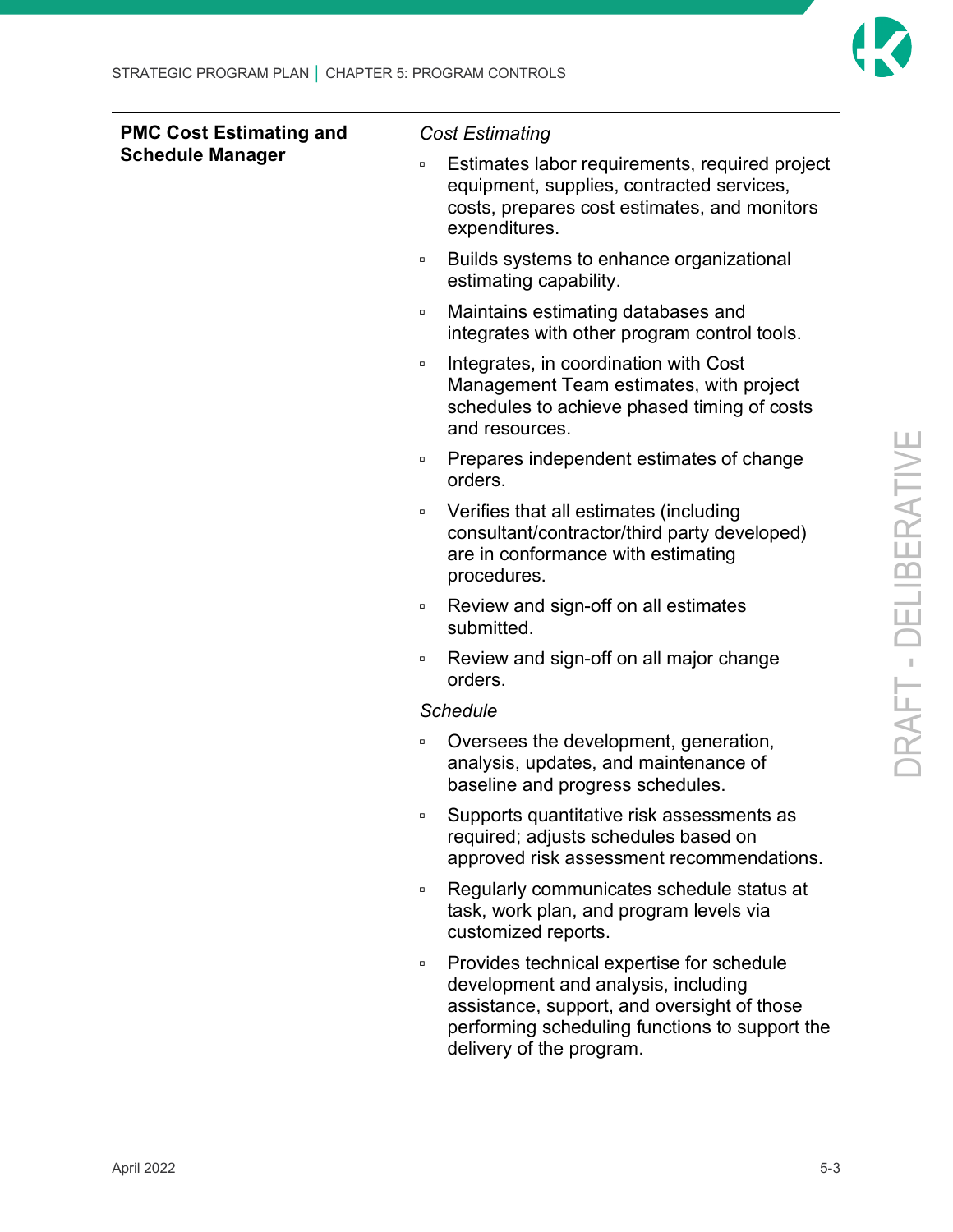

|                         | $\Box$ | Prepares or oversees the preparation of<br>schedule forecasts and performance and<br>resource analyses.                                                                                                                                                                                                         |
|-------------------------|--------|-----------------------------------------------------------------------------------------------------------------------------------------------------------------------------------------------------------------------------------------------------------------------------------------------------------------|
|                         | $\Box$ | Evaluates status and identifies issues on an<br>as-needed basis, including time delays, design<br>or construction changes against baselines and<br>consultant and contractor schedule<br>performance; revises and forecasts project<br>schedules, presenting recommendations and<br>alternatives, if necessary. |
|                         | α      | Verifies that scheduling data is collected,<br>analyzed, and maintained.                                                                                                                                                                                                                                        |
|                         | $\Box$ | Develops policies and procedures to improve<br>the adequacy and efficiency of the scheduling<br>processes.                                                                                                                                                                                                      |
|                         | $\Box$ | Trains PMT and related staff on scheduling<br>concepts, procedures for schedule<br>development, monitoring/control and<br>reporting, and use of relevant software<br>applications.                                                                                                                              |
|                         | $\Box$ |                                                                                                                                                                                                                                                                                                                 |
| <b>PMC Risk Manager</b> |        | Facilitates risk workshops to identify and<br>assess risks against program objectives and<br>maintains the program-level risk register.                                                                                                                                                                         |
|                         | α      | Collaborates with risk subject matter experts<br>on the development of response plans, as well<br>as on the tracking and monitoring of risk<br>response actions.                                                                                                                                                |
|                         | $\Box$ | Provides guidance to consultant, contractors,<br>and third parties to enable consistency in risk<br>management, reporting, and monitoring.                                                                                                                                                                      |
|                         | $\Box$ | Verifies that all risk registers (including<br>consultant/contractor/third party developed)<br>are in conformance with the processes laid<br>out in the Risk Management Plan.                                                                                                                                   |

R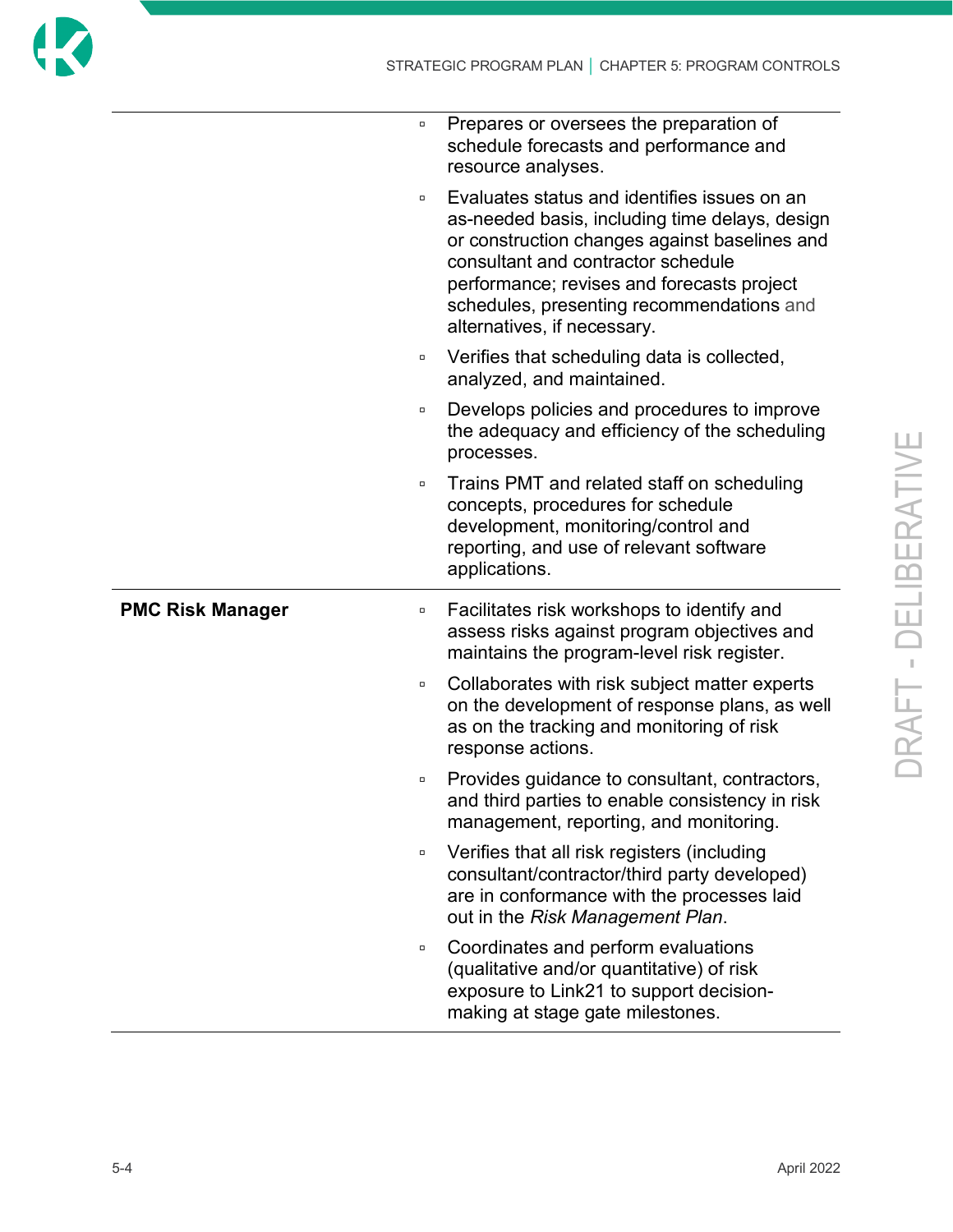

| <b>PMC Cost Manager</b>                                 | $\Box$ | Verifies that budgets (authorizations and<br>expenses) are tracked and monitored.                                                                                                       |
|---------------------------------------------------------|--------|-----------------------------------------------------------------------------------------------------------------------------------------------------------------------------------------|
|                                                         | $\Box$ | Prepares and distributes summaries, detail<br>reports, progress, and variances to the PMT<br>on a monthly basis as well as ad hoc reporting<br>requests or inception to date as needed. |
|                                                         | $\Box$ | Develops budgets and cash flow projections<br>for the program/project portfolio.                                                                                                        |
|                                                         | $\Box$ | Provides support to Cost Estimating and<br>Schedule Management Team for bid analyses<br>and evaluation, as required.                                                                    |
| <b>PMC Scope Manager</b>                                | $\Box$ | Documents how scope will be defined,<br>validated, and controlled.                                                                                                                      |
|                                                         | $\Box$ | Collects requirements to meet project<br>objectives.                                                                                                                                    |
|                                                         | $\Box$ | Defines and validates project scope.                                                                                                                                                    |
|                                                         |        | Establishes work breakdown structure (WBS).                                                                                                                                             |
|                                                         | $\Box$ | Approves and maintains the WBS.                                                                                                                                                         |
|                                                         | $\Box$ | Provides processes to effectively manage the<br>scope and scope change.                                                                                                                 |
| <b>PMC Change Manager</b><br>(part of Scope Management) | $\Box$ | Analyzes and manages scope, schedule, and<br>budget change order requests.                                                                                                              |
|                                                         | $\Box$ | Provides processes and protocols to<br>effectively manage the change process.                                                                                                           |
|                                                         | $\Box$ | Conducts impact analyses, assesses change<br>readiness, and identifies key stakeholders.                                                                                                |
|                                                         | $\Box$ | Evaluates and verifies user readiness on<br>change automation.                                                                                                                          |
|                                                         | $\Box$ | Identifies, analyzes, and prepares risk<br>mitigation tactics with the Risk Management<br>Team.                                                                                         |
|                                                         | $\Box$ | Tracks and reports issues that may result in<br>change or that are created by program change.                                                                                           |
|                                                         | α      | Defines, tracks, and monitors change metrics.                                                                                                                                           |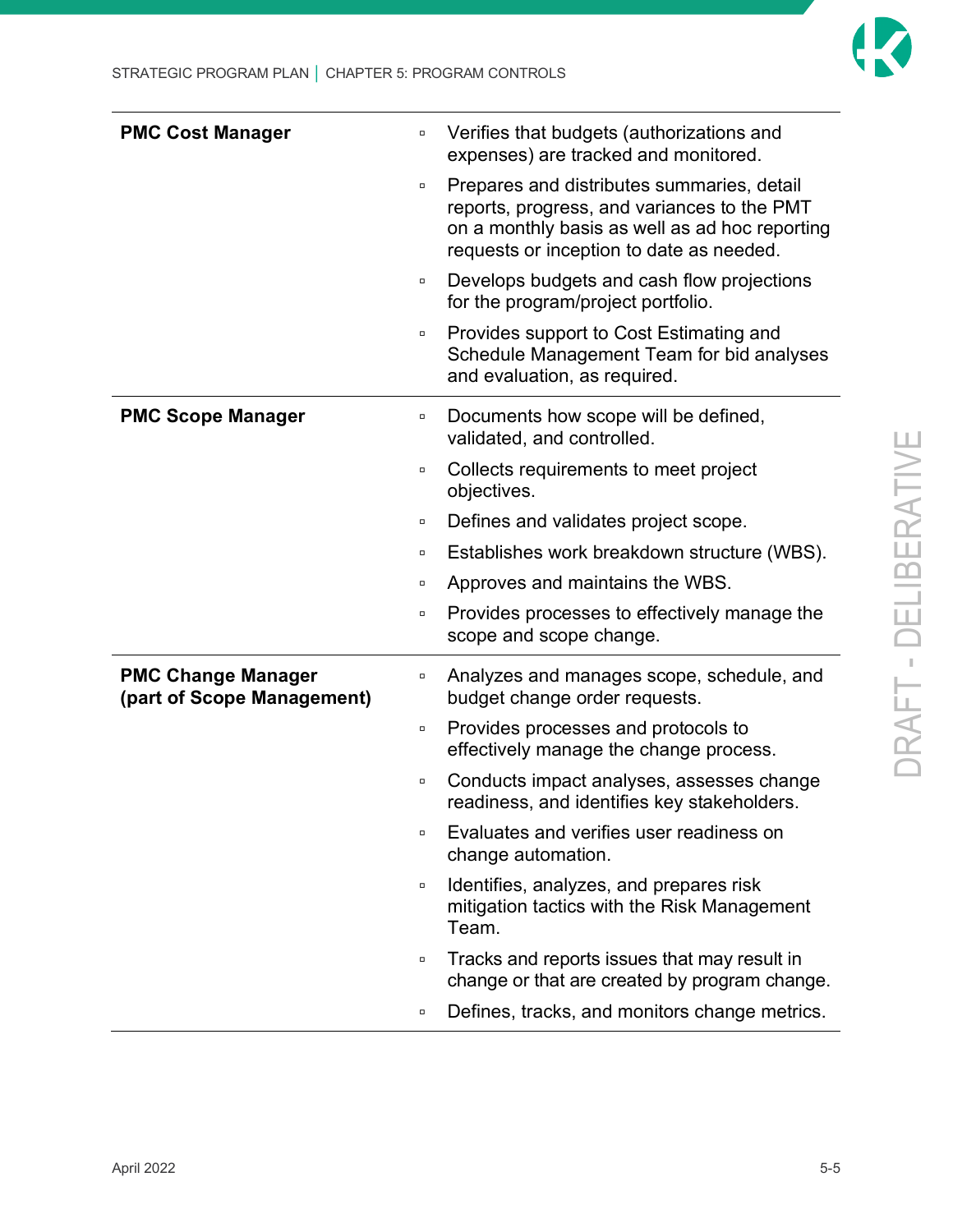

| <b>PMC Consultant Manager</b>                   | $\Box$ | Provides management oversight of the<br>Consultants.                                                                                                                                                                                                                      |
|-------------------------------------------------|--------|---------------------------------------------------------------------------------------------------------------------------------------------------------------------------------------------------------------------------------------------------------------------------|
|                                                 | $\Box$ | Interfaces (primary) and coordination with<br><b>Consultant and Program Controls teams.</b>                                                                                                                                                                               |
|                                                 | $\Box$ | Coordinates the contract change process.                                                                                                                                                                                                                                  |
|                                                 | $\Box$ | Develops appropriate processes and<br>standards around Consultant work and<br>interfaces with PMT members in conjunction<br>with the delivery managers and other<br>managers.                                                                                             |
| <b>PMC Information System</b><br><b>Manager</b> | $\Box$ | Works with key stakeholders to design,<br>develop, deliver, and support the technology<br>resources used for the collaboration,<br>development, review, and delivery of Link21.                                                                                           |
|                                                 | $\Box$ | Oversees document control and records<br>management, collaboration systems, and<br>electronic document systems (EDS), such as<br>geographic information system (GIS) and<br><b>Building Information Modeling (BIM).</b>                                                   |
|                                                 | $\Box$ | Establishes a technology roadmap and<br>architecture, and oversees efforts to design,<br>develop, test, train, and support technology<br>tools within that architecture, including<br>SharePoint Online, Nintex, ArcGIS Online,<br>BIM 360, and future tools (as needed). |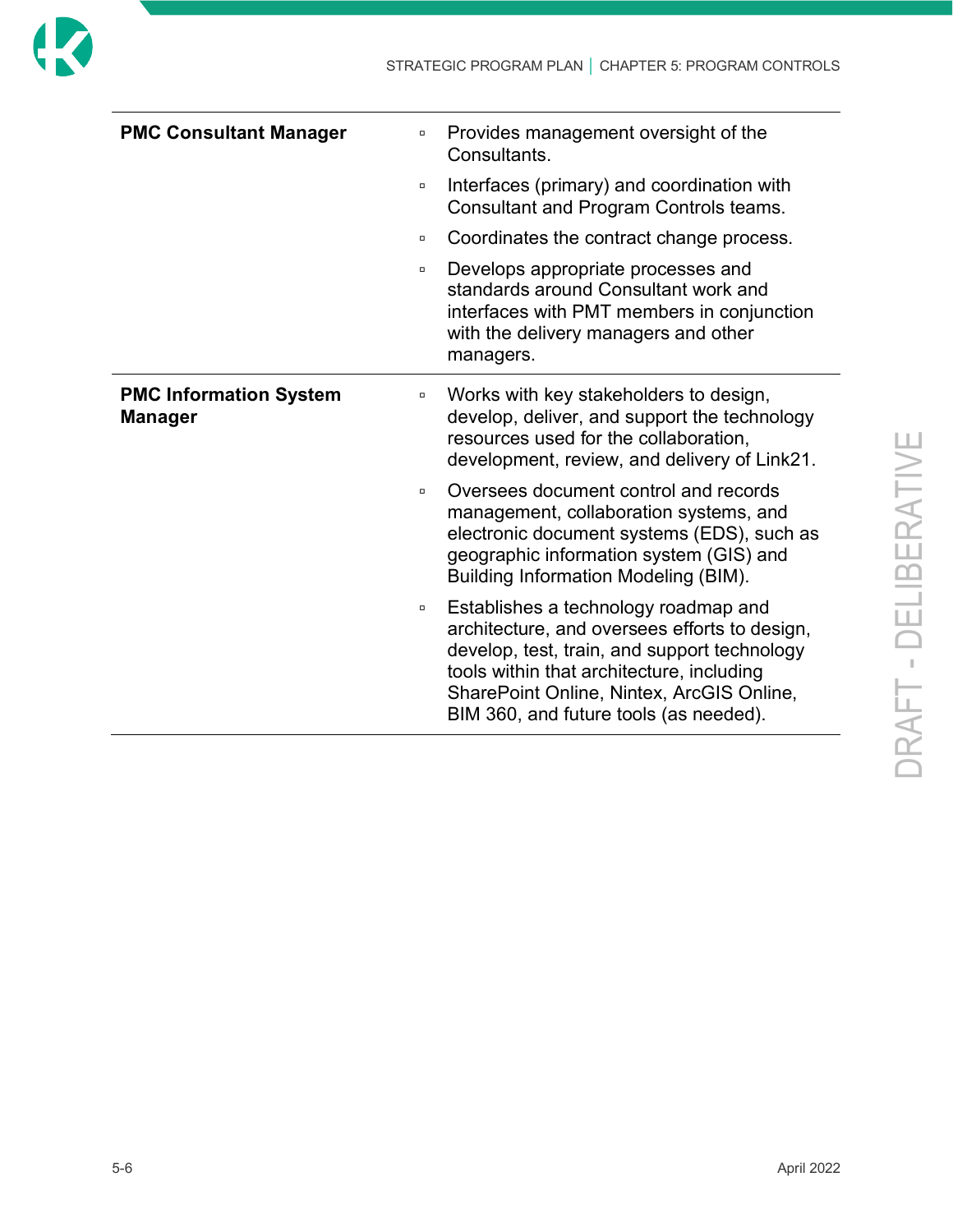

| <b>PMC Document Control and</b><br><b>Records Manager</b> | $\Box$ | Executes policies and protocols for document<br>management, including auditing and reporting<br>functions and organizational process assets<br>(templates) for incoming and outgoing<br>documentation. |
|-----------------------------------------------------------|--------|--------------------------------------------------------------------------------------------------------------------------------------------------------------------------------------------------------|
|                                                           | $\Box$ | Performs audits of the system to monitor<br>users' adherence to procedures and<br>conventions.                                                                                                         |
|                                                           | $\Box$ | Provides maintenance of program record<br>documents so they are readily available for<br>and easily retrievable by persons with access<br>approval.                                                    |
|                                                           | $\Box$ | Supports Link21 and its management<br>processes as they pertain to document control<br>and management.                                                                                                 |
|                                                           | $\Box$ | Provides leadership and expertise in<br>implementing standardized document control<br>processes and best practices.                                                                                    |
|                                                           | $\Box$ | Enables efficient, auditable, and trackable<br>processing of documentation for review and<br>comment.                                                                                                  |
|                                                           | $\Box$ | Uses effective training to communicate<br>document control processes and the<br>responsibilities associated with the protection<br>of records.                                                         |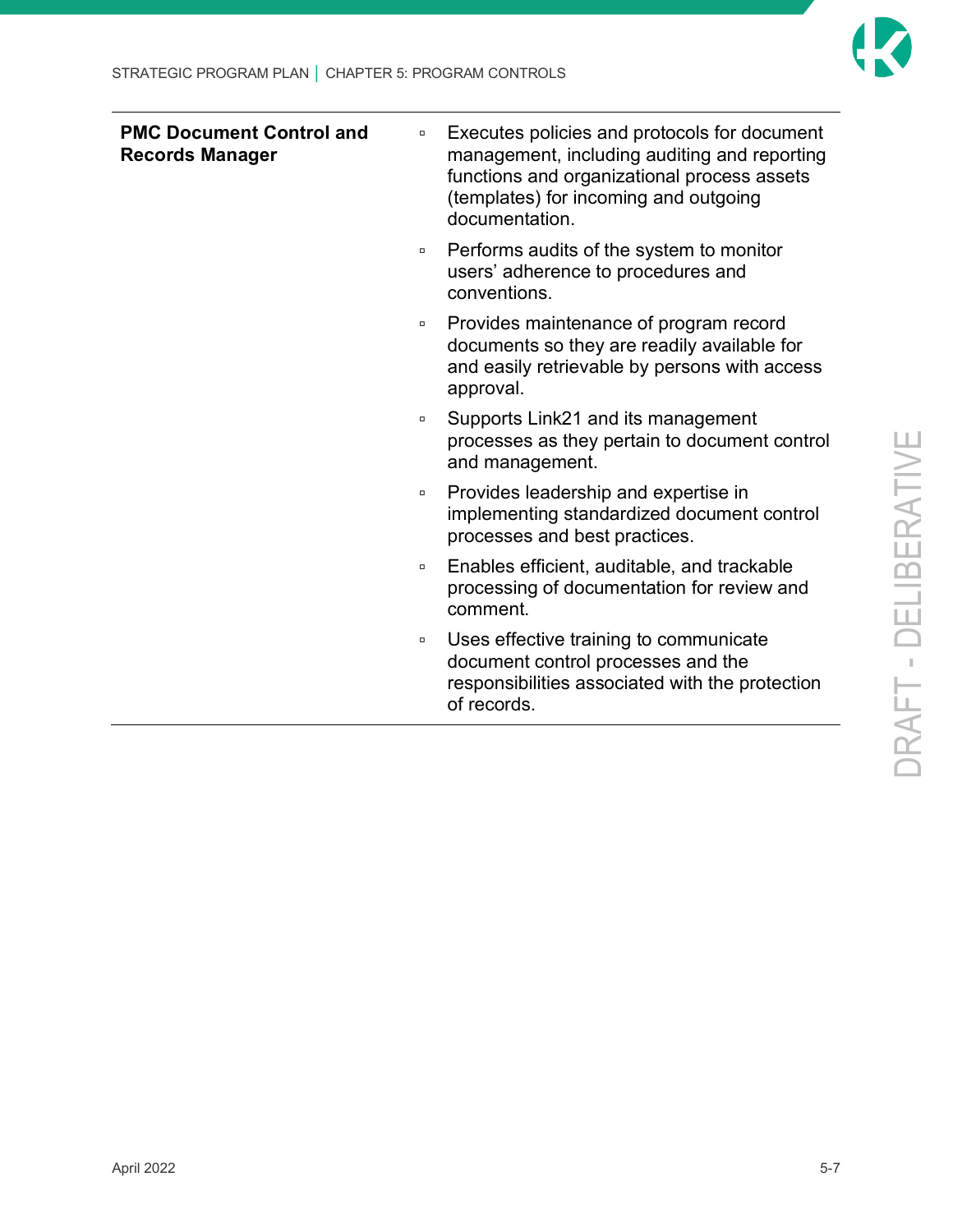

| $\Box$ | Oversees the delivery and the coordination of<br>the Strategic Program Plan (SPP).                                 |
|--------|--------------------------------------------------------------------------------------------------------------------|
| $\Box$ | Provides leadership and best practices to help<br>guide the Program Controls Team.                                 |
| $\Box$ | Supports process development and<br>improvement to the Link21 Team. <sup>1</sup>                                   |
| α      | Supports functional group leads in the<br>preparation and updating of the program<br>management plans.             |
| $\Box$ | Develops, coordinates, and maintains<br>onboarding materials.                                                      |
| π.     | Coordinates the development and availability<br>of forms and templates to facilitate<br>consistency across Link21. |
|        |                                                                                                                    |

<span id="page-15-0"></span><sup>1</sup> PMT and the Consultants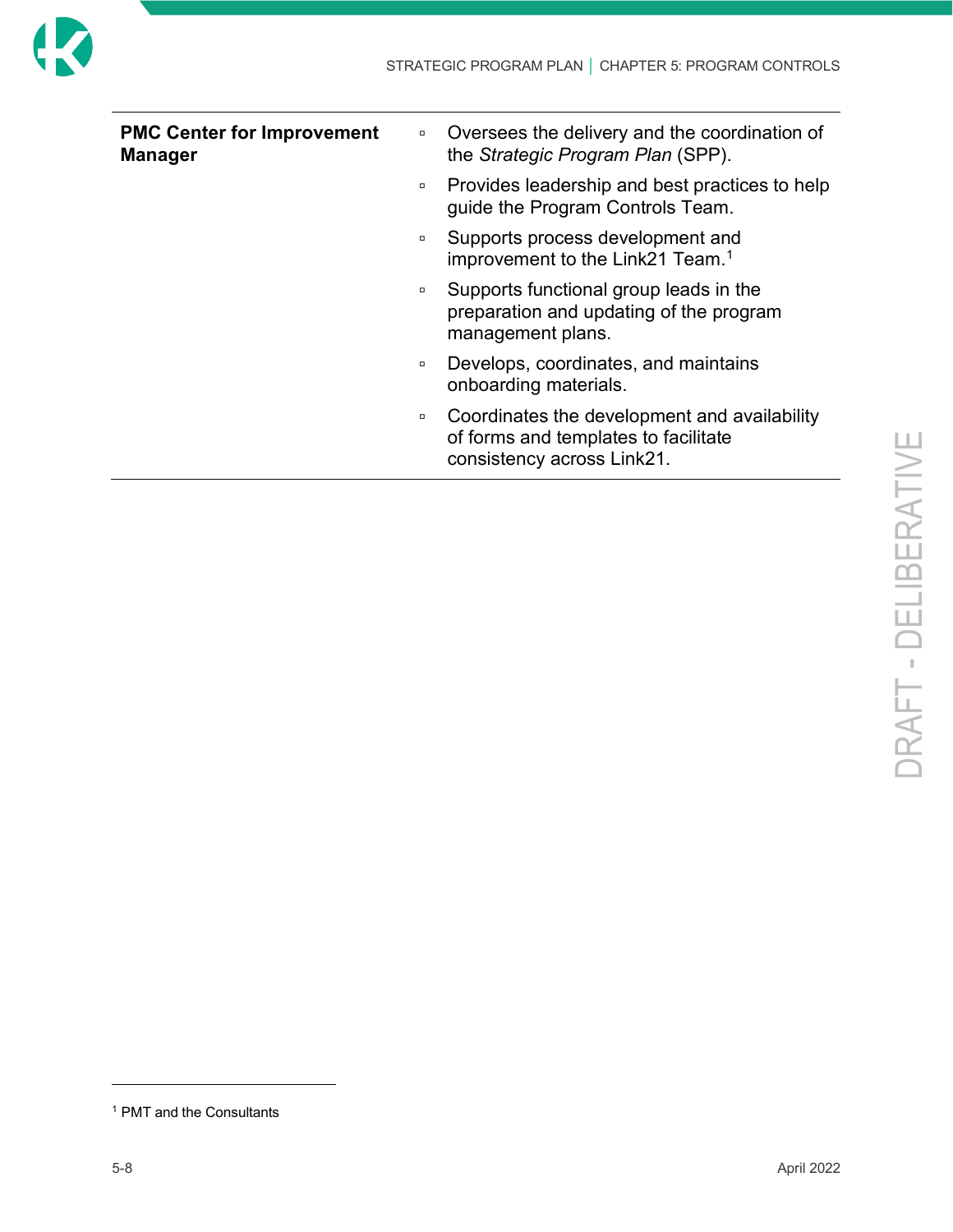

### <span id="page-16-0"></span>5.2.2. Functional Groups

### **COST ESTIMATING AND SCHEDULE MANAGEMENT**

Cost estimating and schedule management provides the best prediction of costs and durations for the level of program/project development available at various stages in the program/project life cycle. This, in turn, supports the successful delivery of the Link21 by providing timely, accurate, and meaningful cost estimate and schedule information to support decision-making. The *Cost Estimating and Schedule Management Plan* provides guidance on how to develop, manage, and control cost estimates and schedules throughout the program's life cycle.

#### **RISK MANAGEMENT**

Risk management is a fundamental component of program management, and it is most effective when deployed programmatically and throughout each project's life cycle from early project definition until project closeout. The associated activities provide Link21 with the input and feedback needed to actively identify, understand, analyze, anticipate, and mitigate risks. The *Risk Management Plan* establishes processes and identifies responsibilities for risk management to support Link21's key strategies, policies, and protocols.

#### **COST MANAGEMENT**

The budget and cost management process is comprised of planning, estimating, monitoring, managing, and reporting on the overall Link21 budget and actuals. The goal is to establish a time-phased baseline budget and to track and maintain budget targets for each work plan, and to report actuals against plan. The *Cost Management Plan* outlines the processes and activities used to develop, implement, and maintain the program budget and to track and report on actual costs.

#### **SCOPE MANAGEMENT**

Scope management is the process used to manage, track, and control scope over the life of the program/project. It is an integral component of the change and risk management processes. Scope management helps identify changes to the previously defined project scope, identifies risks, and provides an assessment of the impacts to cost, schedule, etc. for BART/CCJPA to consider. The *Scope Management Plan* provides guidance on how scope will be defined, validated, and controlled throughout the program's life cycle.

#### **CONSULTANT MANAGEMENT**

To be defined in a future revision.